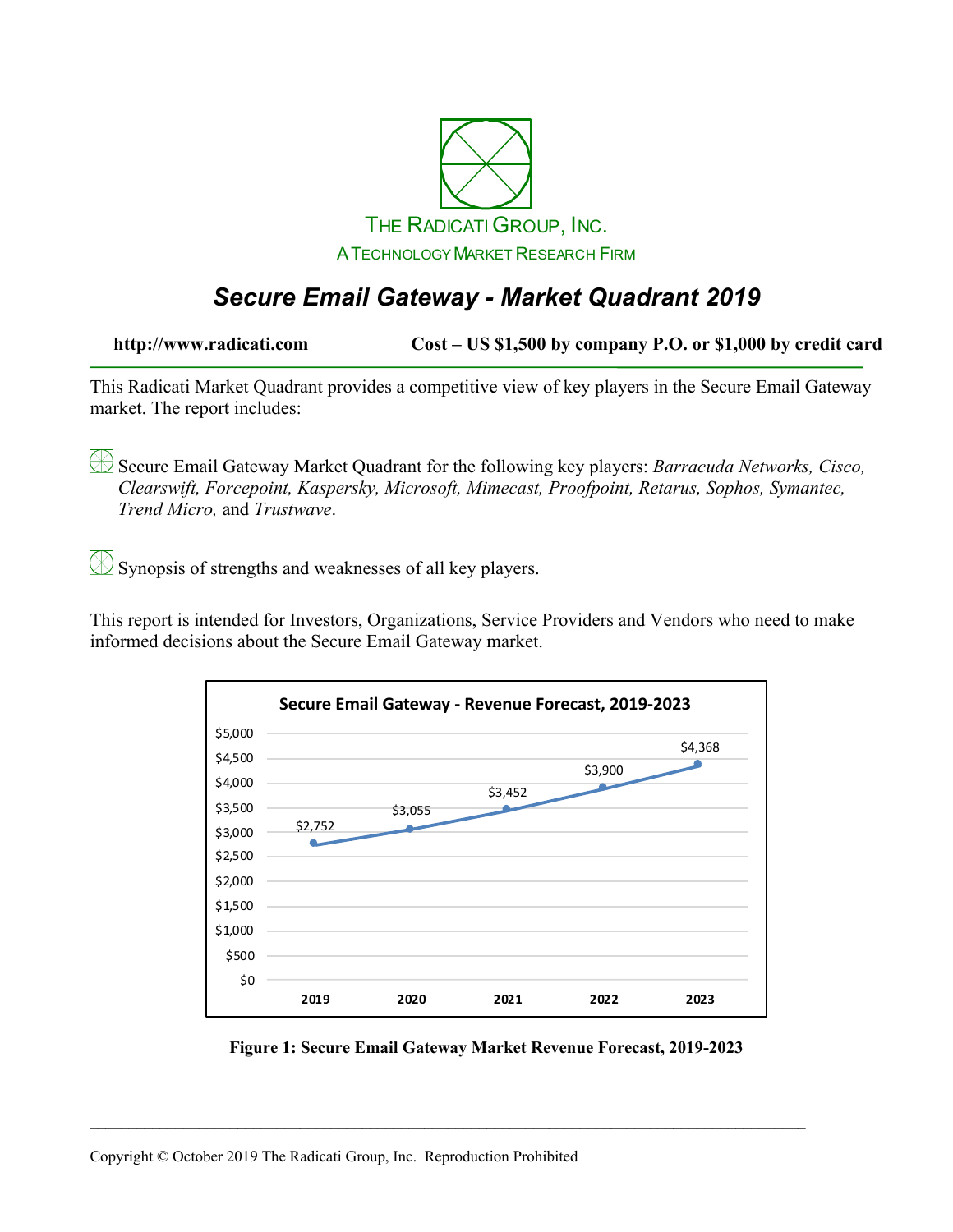## **TABLE OF CONTENTS**